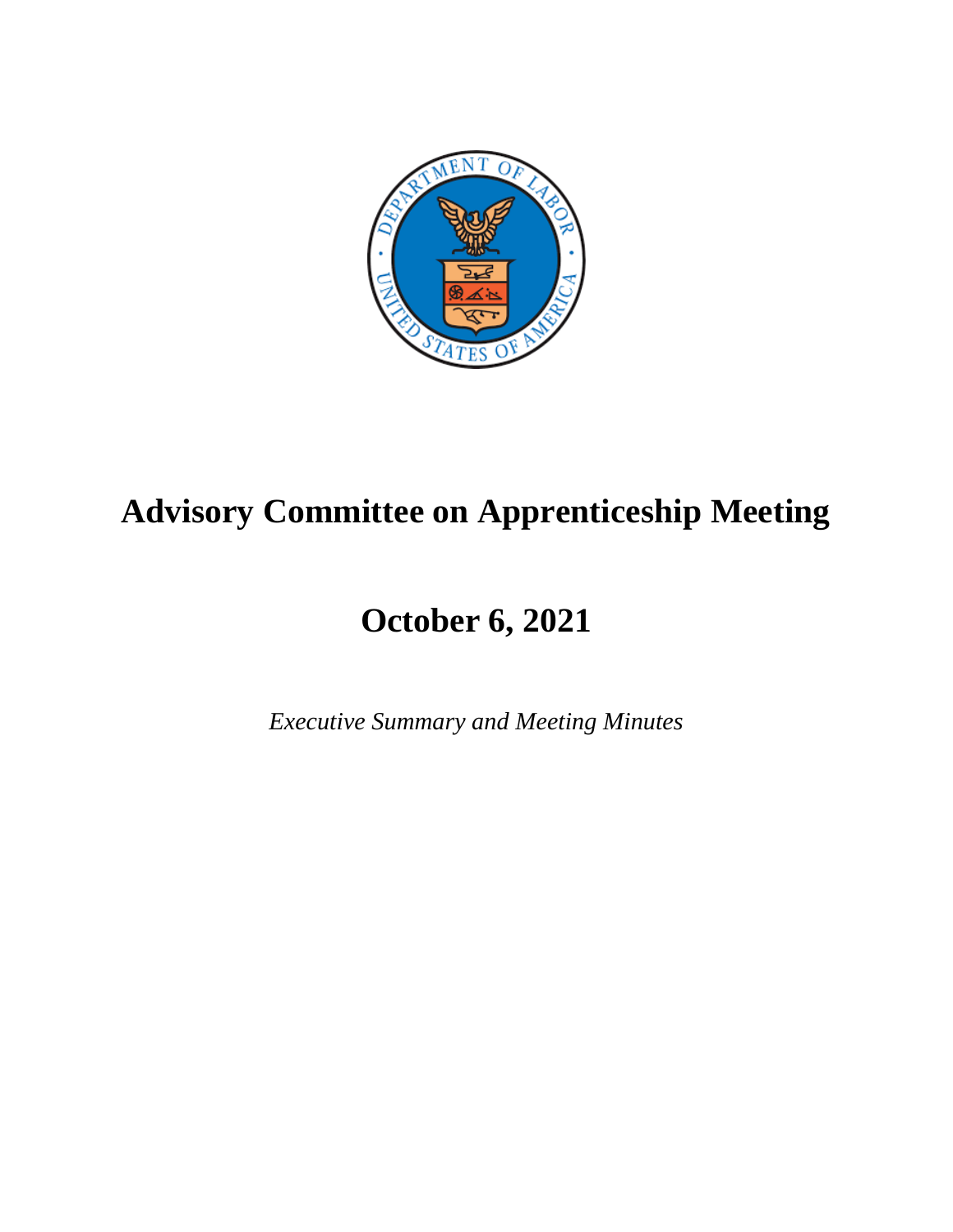

# ADVISORY COMMITTEE ON APPRENTICESHIP (ACA)

#### **Executive Summary**

The Advisory Committee Meeting on Apprenticeship (ACA) is a discretionary committee reestablished by the Secretary of Labor on May 4, 2021, following the President's February 17, 2021, statement on bolstering Registered Apprenticeships in which he highlighted the importance of the workers voice and encouraged the Department of Labor to *reinstate a National committee focused on apprenticeships*. This was the first public meeting of the ACA and provided a forum for ACA members to describe their vision for the role of the ACA, for current apprentice program participants to provide their perspectives, and for an overview of the five proposed subcommittees for which ACA members can volunteer in the upcoming months.

Moderator: Dr. Pam Eddinger, ACA Chairperson

Speakers: Secretary Martin J. Walsh, Acting Assistant Secretary, Employment and Training Administration, Angela Hanks, John V. Ladd, Amber Gillard, Christopher Borja, Andrew Ridgeway, Julie Wong, Cierra Mitchell, Megan Baird, & Michael Qualter

#### **Meeting Highlights:**

- **Dr. Pam Eddinger** introduced ACA committee members and moderated the session.
- **Departmental Remarks: Secretary Martin J. Walsh** and **Acting Assistant Secretary Angela Hanks** provided their support and vision for the ACA including its past successes and future potential for growth.
- **Youth Apprentices: Amber Gillard** and **Christopher Borja** shared their experiences as participants in the apprenticeship program as high school students.
- **John V. Ladd** provided a road map for ACA committee work ahead, background on the growth and evolution of Registered Apprenticeship, and an overview of previous ACA committee work.
- **ACA Subcommittees: Andrew Ridgeway, Julie Wong, Cierra Mitchell, Megan Baird,** and **Michael Qualter** provided an overview of each subcommittee they will facilitate at future meetings:
	- o Apprenticeship Modernization
	- o Increasing Equity, Diversity, Inclusion and Accessibility in Apprenticeship
	- o Industry Engagement in New and Emerging Sectors
	- o Apprenticeship Pathways: Pre-Apprenticeship, Youth Apprenticeship, and Degree Apprenticeships
	- o Ex Officio Federal Workgroup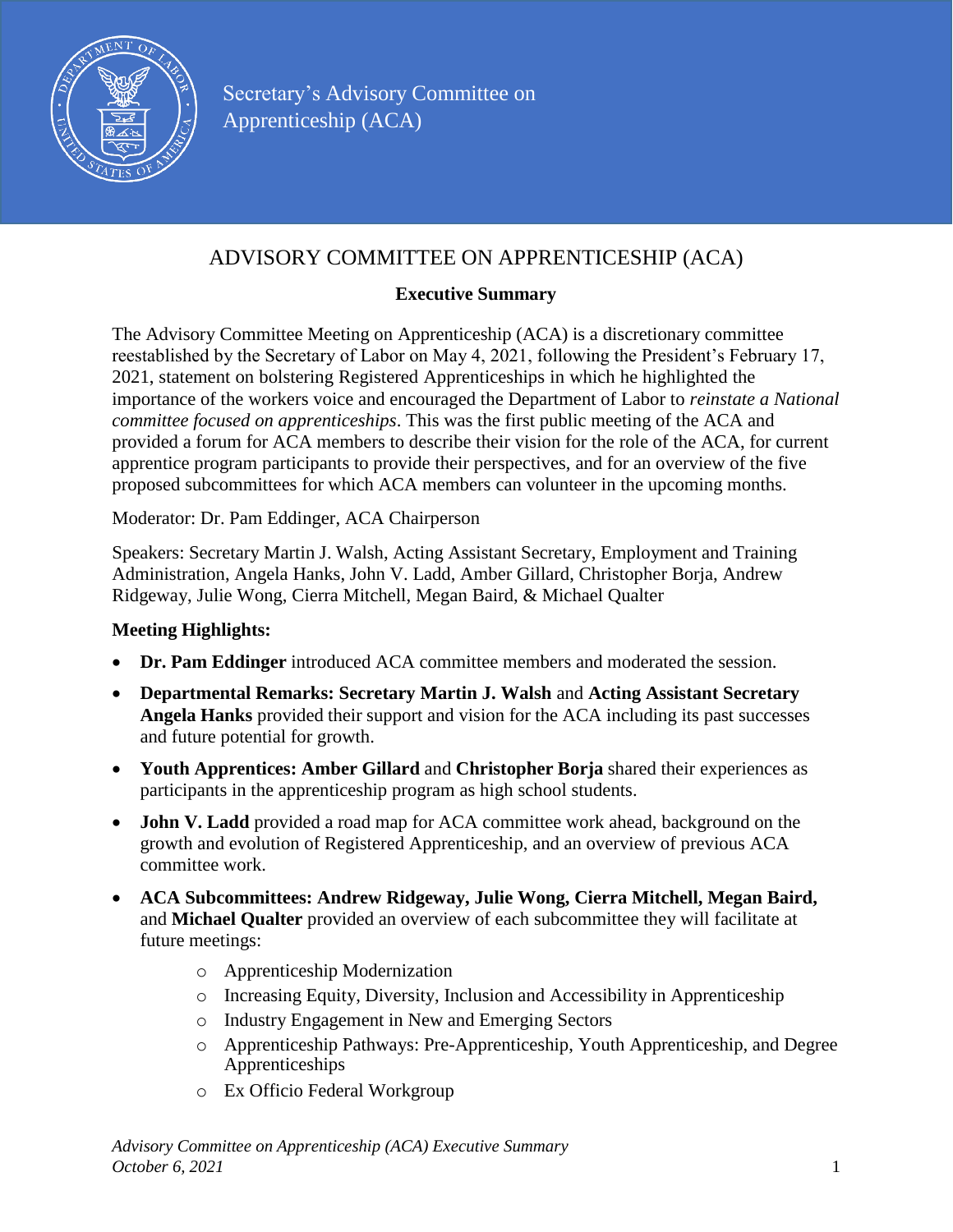

# ADVISORY COMMITTEE ON APPRENTICESHIP (ACA)

**Meeting Minutes**

Location: Virtual [\(WorkforceGPS\)](https://www.workforcegps.org/events/2021/09/13/17/41/Public-Meeting-of-the-Advisory-Committee-on-Apprenticeship-ACA) Date: October 6, 2021 Time: 3:30 – 5:00 p.m., Eastern Time

# *3:30 p.m. – 3:50 p.m.* **CALL TO ORDER, MEMBER ROLL CALL, AND AGENDA OVERVIEW:**

Laura Casertano, Consultant from the American Institutes for Research [\(AIR\)](https://www.air.org/) Team opened the call and communicated to the meeting participants that the meeting slides and transcript will be available on WorkforceGPS within three business days, and asked participants to reach out to her with any questions.

*Mr. John Ladd, Administrator for the Office of Apprenticeship* introduced himself, noting his role at the Department of Labor as the Designated Federal Official for the reconstituted Advisory Committee on Apprenticeship (ACA). Mr. Ladd then introduced the ACA Chairperson, Dr. Pam Eddinger.

*Dr. Eddinger* introduced herself and officially called the meeting to order. Dr. Eddinger conducted a roll call of the ACA members, requesting that each member introduce themselves and their organizations and provide their preferred pronouns if desired.

# **MEMBER ROLL CALL – PUBLIC REPRESENTATIVES:**

- (Delegate for Mr. Johnathan Adelstein, Wireless Infrastructure Association; delegate not identified)
- Intertech Plastics: Noel Ginsburg, CEO
- Computer Technology Industry Association (CompTIA): Amy Kardel, VP
- The Manufacturing Institute: Carolyn Lee, Executive Director
- National Electrical Contractors Association: David Long, CEO
- IBM: Obed Louissaint, Senior Vice President of Transformation and Culture (pronouns he, his, him)
- American Hotel and Lodging Foundation: Cary Alexander on behalf of Rosanna Maietta, President and CEO (she, her)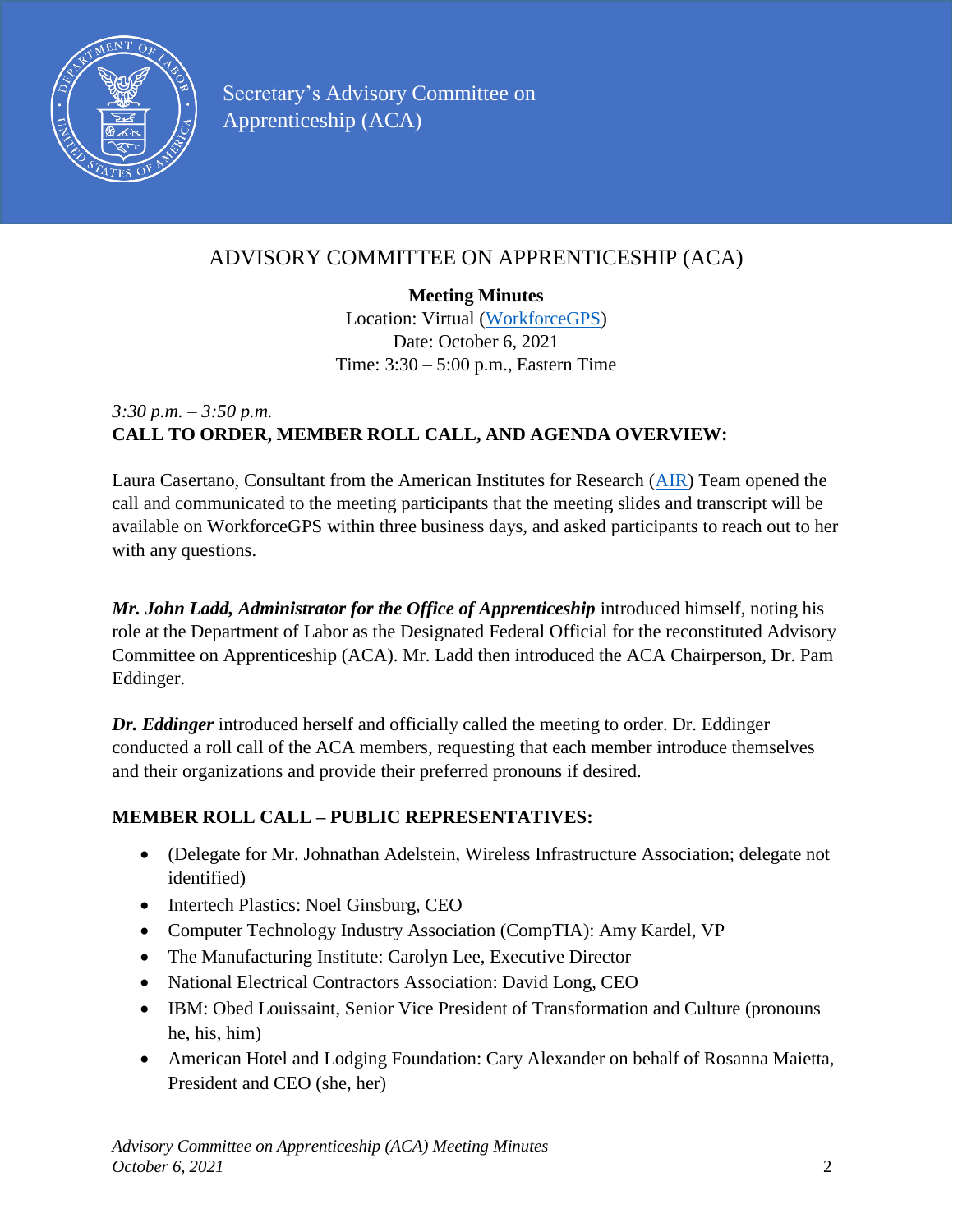

- The Hartford: Karmela Malone, Senior VP (she, her)
- Independent Electrical Contractors: Timothy Oberg, Assistant Director (he, him)
- Prisma Health: Valerie Richardson, Director of Talent and Workforce Development (she, her)
- United Association of Journeymen and Pipefitting Industry: Raymond Boyd, Assistant Director of Education and Training (he, him)
- Service Employees International Union: Daniel Bustillo, Executive. Director of the Healthcare Career Advancement Program (he, him, his)
- Amalgamated Transit Union AFL-CIO/CLC: John A. Costa, International President
- American Federation of State County and Municipal Employees District 1199J: Stephanie Harris-Kuiper, Executive Director, Training and Development Fund
- Carpenters International Training Fund: William K. Irwin Jr., Executive Director (retired). Consultant
- International Association of Machinists and Aerospace Workers: Michael C. Oathout, Director, Occupation, Safety & Health and Apprenticeship (he, him)
- Ironworkers International: Vicki L. O'Leary, General Organizer and Director of Diversity (she, her)
- Laborer's International Union of North America: Bernadette Oliveira-Rivera, Assistant Executive Director for Training (she, her)
- International Union of Painters and Allied Trades: Anton P. Ruesing, Executive Director, International Finishing Trades Institute
- Electrical Training ALLIANCE: Todd W. Stafford, Executive Director (he, him)
- American Association of Community Colleges: Walter G. Bumphus, President and CEO (he, him)
- Jobs with Justice: Erin E. Johansson, Research Director (she, her)
- Wisconsin Department of Workforce Development: Joshua Johnson, Apprenticeship Director (also representing National Association of State and Territorial Apprenticeship Directors (NASTAD)
- Donna Lenhoff Associates: Donna Lenhoff, Principal (representing Chicago Women in the Trades) (she, her)
- Tennessee State University, Smart Global Technology Innovation Center: Robbie Melton, Associate Vice President (she, her)
- National Urban League: Traci R. Scott, Vice President of Workforce Development (she, her)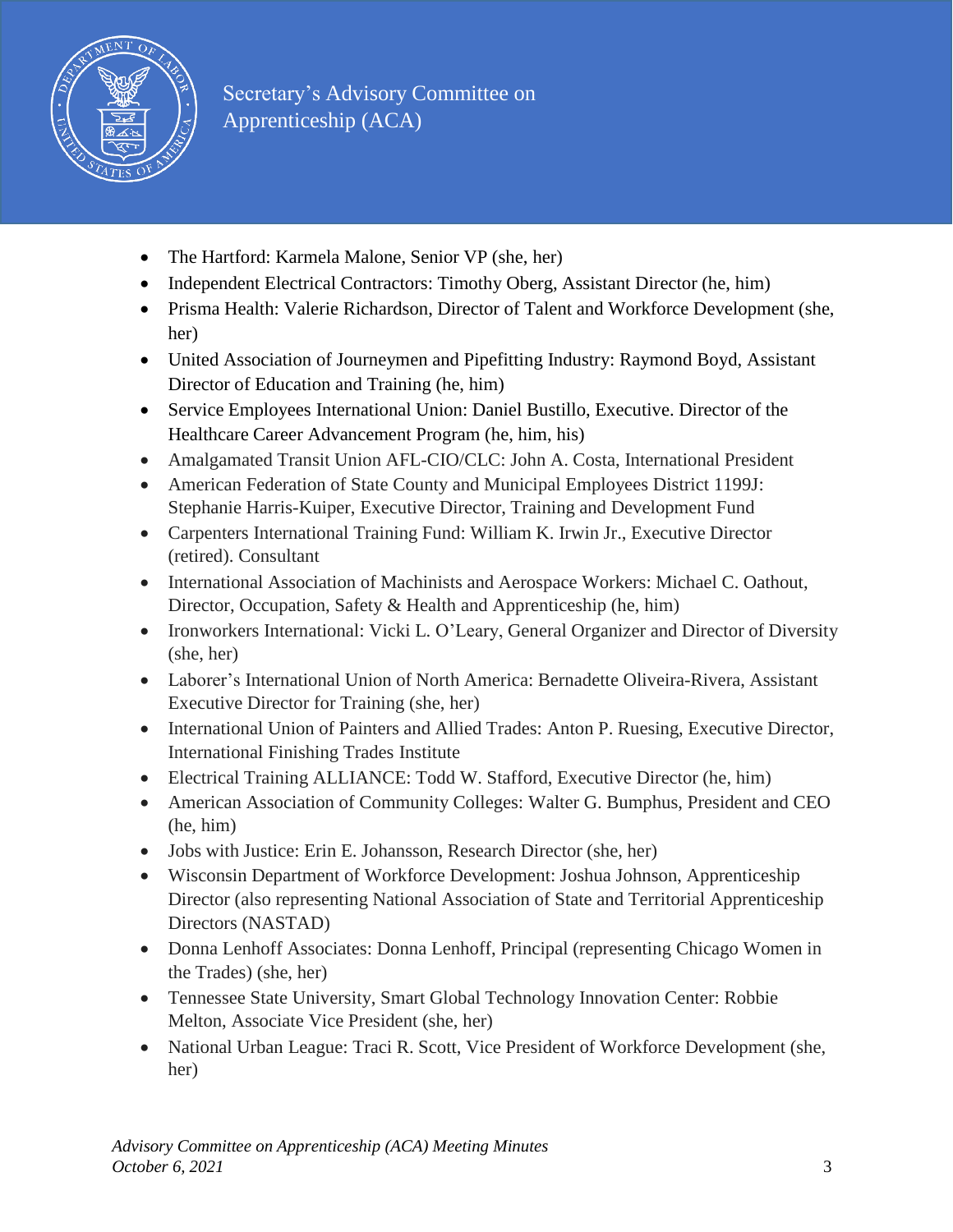

- San Francisco Office of Economic & Workforce Development: Orrian Willis, Senior Workforce Development Specialist (he, his, him)
- Early Care and Education Pathways to Success: Randi Beth Wolfe, Executive Director (she, her)

## **MEMBER ROLL CALL – EX OFFICIO REPRESENTATIVES:**

- U.S. Department of Commerce: Kevin Gallagher, Senior Advisor to Commerce Secretary Gina Raimondo (he, him)
- U.S. Department of Education (DOE): Amy Lloyd, Senior Advisor to Education Secretary Miguel Cardona
- U.S. Department of Energy: delegate to be named
- U.S. Department of Health and Human Services: Michael Culpepper, acting Chief Human Capital Officer, representing Secretary Xavier Becerra
- U.S. Department of Housing and Urban Development: Joe Carlile, Senior Advisor to the Secretary on Budget Policy and Program
- U.S. Department of Transportation: Michael Shapiro, Deputy Assistant Secretary for Economic Policy

#### *3:50 p.m. – 4:20 p.m.*

*Dr. Eddinger* gave an overview of the meeting agenda, referring to upcoming remarks from Acting Assistant Secretary Angela Hanks and Secretary of Labor, Martin Walsh, input from two current youth apprentices, a roadmap for the ACA going forward, the subcommittees and the guiding questions prepared for those subcommittees, and a concluding discussion of next steps. Dr. Eddinger also mentioned that there would be an opportunity for Public Comment if needed, and remarked that the Committee's obligation is to be transparent and open.

*Acting Assistant Secretary Angela Hanks* offered sincere thanks to the Secretary of Labor and to the Office of Apprenticeship for reestablishing the ACA. Acting Assistant Secretary Hanks discussed the value of apprenticeship, the opportunity to leverage apprenticeships to achieve an equitable economic recovery, and the importance of the ACA for this effort. Acting Assistant Secretary Hanks then turned the call over to Secretary Walsh.

*Secretary Walsh* thanked the ACA members and described his previous interactions with Dr. Eddinger in her career, remarking that she is the "right person" to chair the ACA. Secretary Walsh discussed his background creating apprenticeships and workforce learning opportunities during his career, including as Mayor of Boston, Massachusetts, and said it was clear that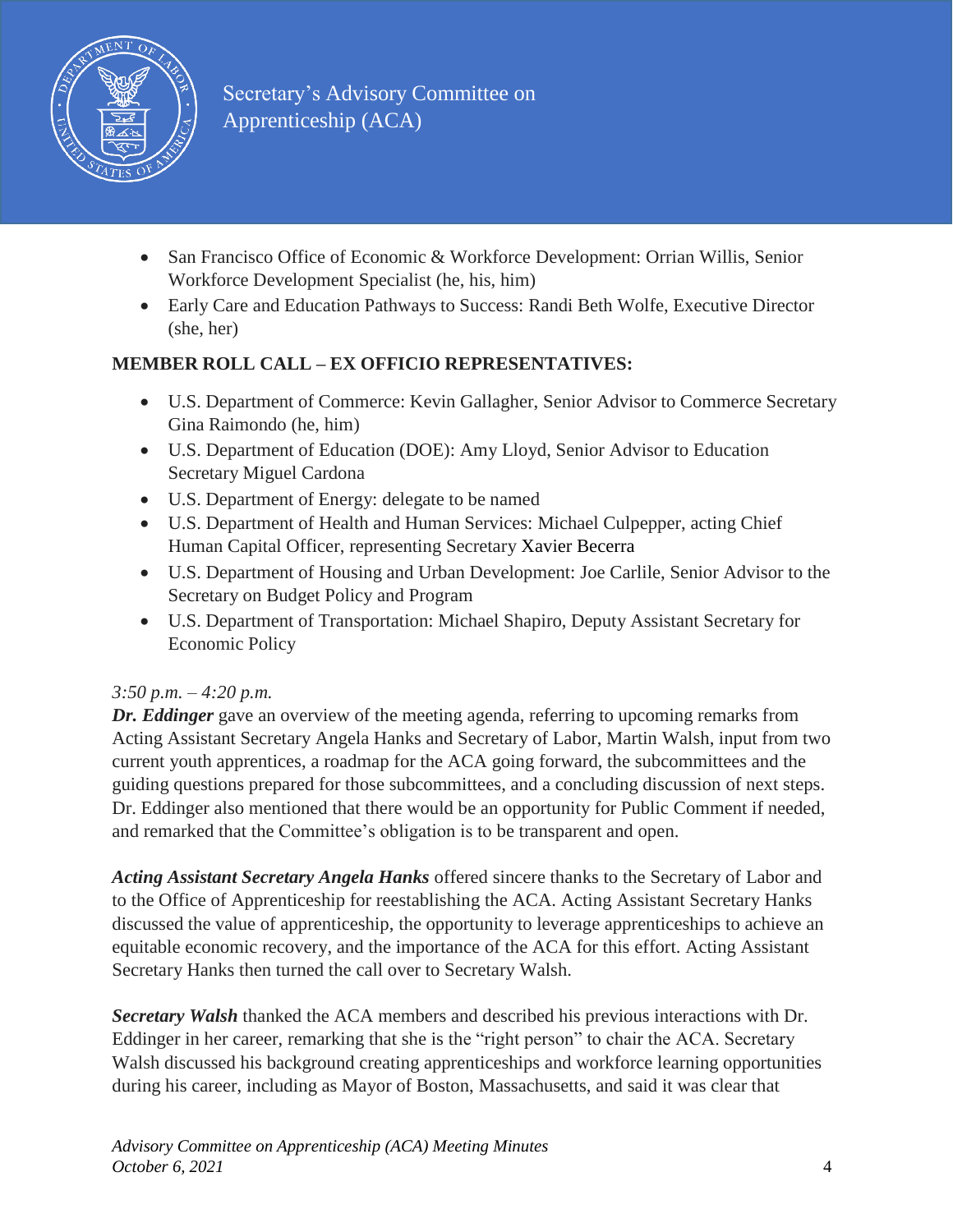

apprenticeship works. Secretary Walsh expressed that the expertise of the ACA will benefit the effort to expand and modernize apprenticeship. He stated that apprenticeship programs have plenty of data supporting the positive impact for employers and apprentices, they provide participants with in-demand skills while they earn a wage, give workers the opportunity to be surrounded by people and resources that contribute to their success, and that apprentices emerge from apprenticeships with skills, credentials, and a good job in hand.

The Secretary also discussed the Biden Administration's priorities with respect to workforce training, equitable economic recovery, and apprenticeship. He remarked that President Biden values apprenticeship and considers it a key strategy to "Building Back Better" and reaffirmed his commitment to expand apprenticeships early in his Administration, including reestablishing the ACA after a four-year dormancy. Secretary Walsh said he was excited to contribute to this effort, including by reinstating the ACA, early in his tenure as Secretary of the Department of Labor.

Secretary Walsh offered his vision and charge to the ACA, and asked the ACA members to provide him with recommendations to grow and strengthen apprenticeship in a short amount of time, including expanding, mobilizing, and diversifying the Registered Apprenticeship system. Secretary Walsh then talked about the current state of opportunity in the U.S. – employers are looking for workers, workers are looking for jobs, and we should aim to "seize the future." Secretary Walsh spoke of the need to expand apprenticeships to new communities, including underserved communities, and to expand apprenticeship into new industries Secretary Walsh discussed the importance of aligning apprenticeships with education programs, community development programs, and youth organizations to connect youth to opportunities. Secretary Walsh said he has traveled around the country to talk to young people, including young jobseekers, about their vision for their careers, and stated that the ACA's work should be inspired by those voices and ensure that apprentices are included at every ACA meeting to hear their perspectives. At the end of the day, the Secretary remarked that modernizing apprenticeship is about providing opportunities and opening doors.

*Acting Assistant Secretary Angela Hanks* thanked Secretary Walsh and Dr. Eddinger for their leadership, along with the ACA members and the Office of Apprenticeship, and then she shared a few introductory words about the ACA. She said the current administration considers Registered Apprenticeship essential to its workforce agenda and our continued economic recovery. We are focused on delivering job quality, ensuring equity, and investing in workforce models that work - Registered Apprenticeship ticks these boxes. She referenced the President's Executive Order on Strengthening Registered [Apprenticeships](https://www.whitehouse.gov/briefing-room/statements-releases/2021/02/17/fact-sheet-biden-administration-to-take-steps-to-bolster-registered-apprenticeships/) that established this Committee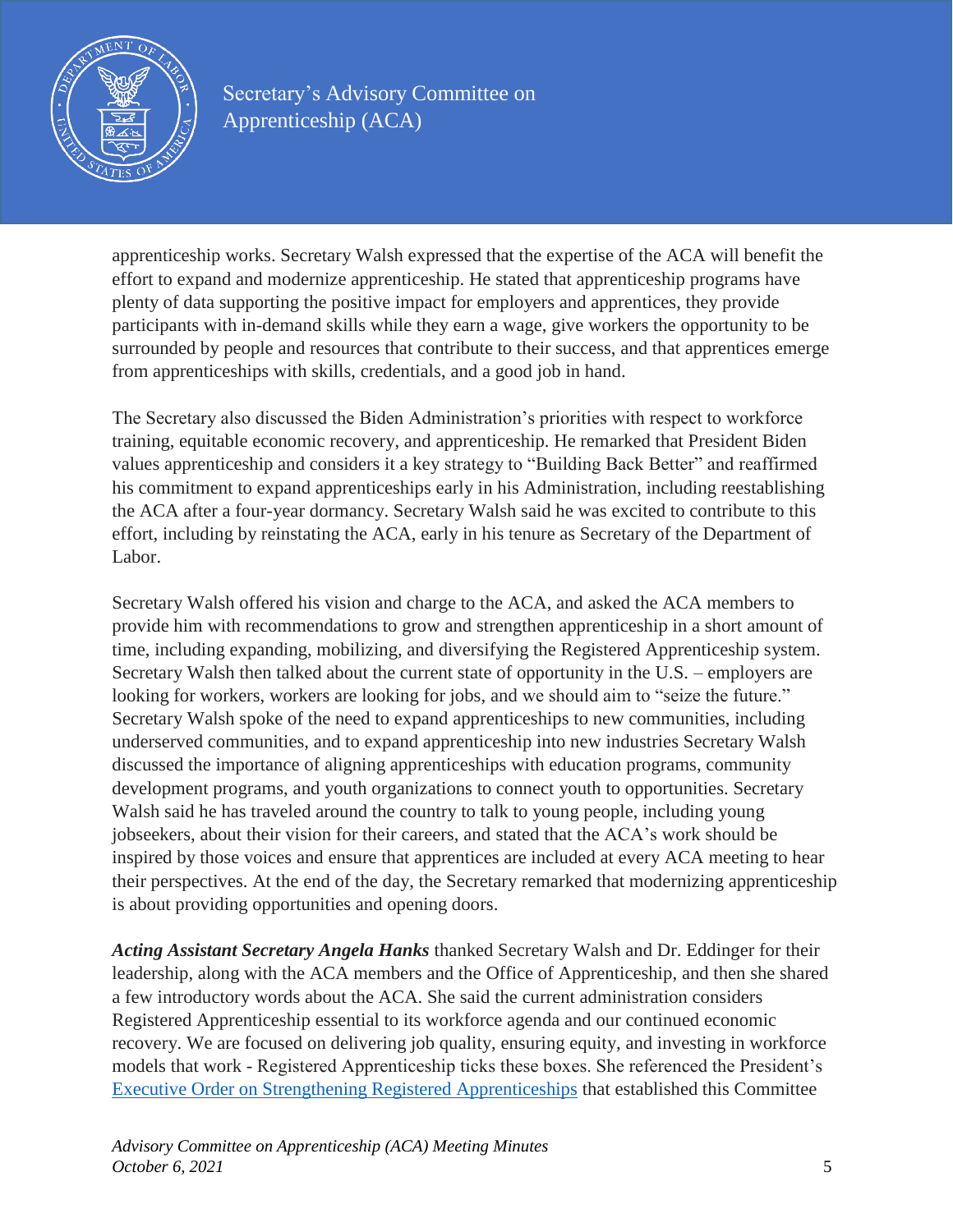

and stated that apprenticeship is a centerpiece of the Administration's priorities for increasing job opportunities in the U.S., particularly for underserved populations. The Administration wants to address equity and build a system that will reach more workers and be inclusive. This Committee is ideally positioned to address these issues.

Ms. Hanks then introduced Amber Gillard, a pharmacy technician apprentice, who spoke to the group about her apprenticeship experiences.

*Ms. Amber Gillard*: I first connected with my apprenticeship after I saw a poster in my high school classroom about being paid to learn and work and worked with my science teacher and guidance counselor to find out more about the opportunity. I was told this was a free program with a paid 2-year internship and free classes. Taking college-level courses during high school was a challenge at first, but I ended up doing well in the courses and I had great help from people. Along with these courses, I had an internship – my resume was then sent to the apprenticeship team along to employers, and I was connected with a job in a hospital. To date, I have had a wide range of experiences in the hospital and am thankful for this.

I want to point out that there was nothing my apprenticeship sponsor wasn't willing to do for me, and I was appreciative of that. Taking up this workload while in high school was a challenge, but my apprenticeship program helped me through it at every step along the way. Participating in the apprenticeship program was one of the best decisions I've made, because it helped me figure out what to do with my career. The program was also a boost to my resume.

Ms. Gillard then introduced Christopher Borja, an electrician's apprentice.

*Mr. Christopher Borja*: I'm in my second year of an electrician's apprenticeship. Similar to Amber, I discovered the opportunity during junior year of high school and started the program senior year. It was an affordable opportunity, and I was drawn into the opportunity in part because of the 'hands-on' aspect. Currently, I'm working at a local high school in Maryland, and have been exposed to a range of opportunities. I've learned a lot working with the mechanics and master electricians, much more than just sitting in a classroom, and my high school even asked me to talk to other students about the opportunity. When talking with others, I realized that while many may not have considered apprenticeships previously, the idea seemed to be an appealing model to students, especially for those who don't want to sit in a classroom eight hours a day. Many students may not think of apprenticeship while attending college preparatory high schools, but when they learn about it, they become interested. I'm working and productive straight out of high school and am grateful for the opportunity.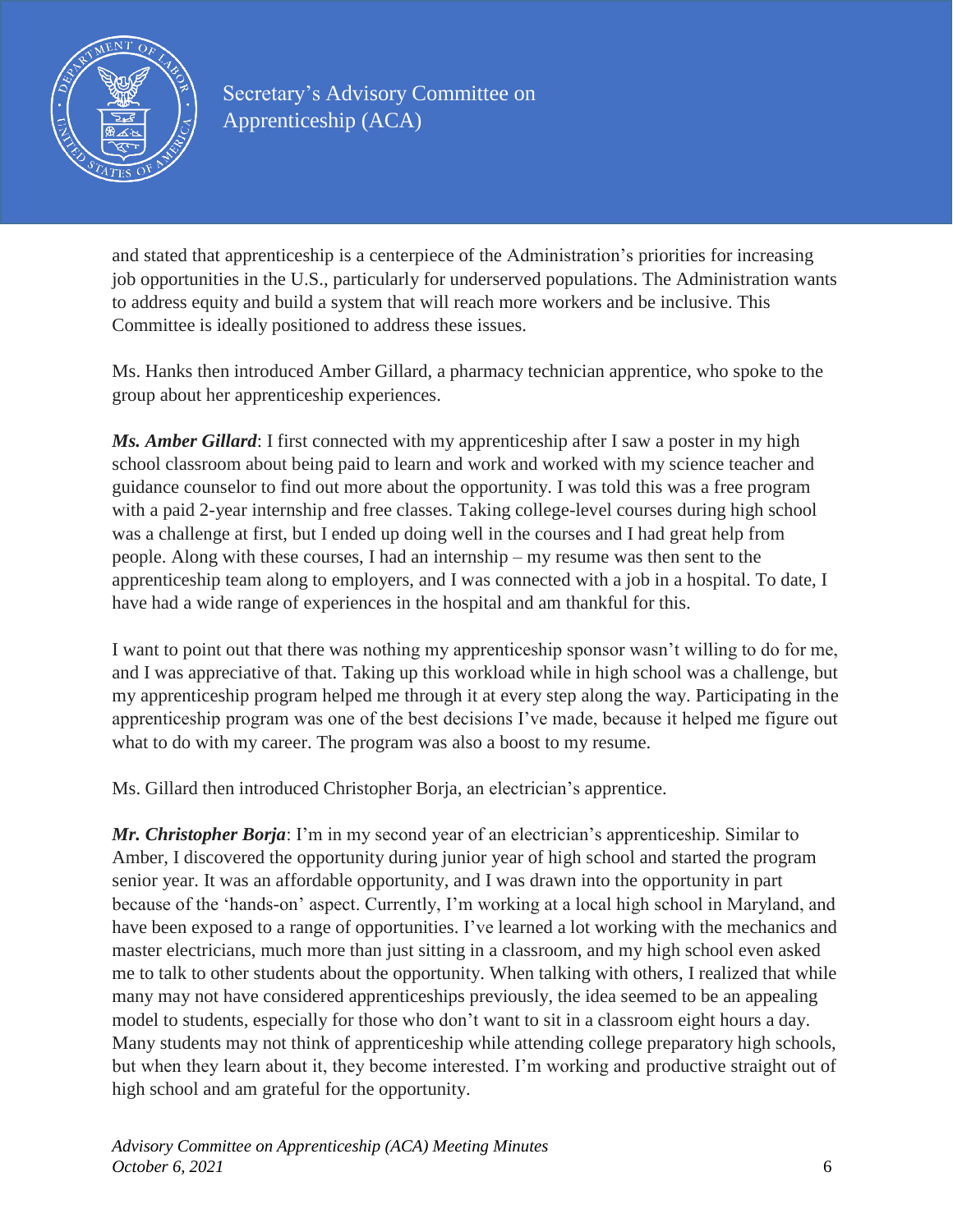

*4:20 p.m. – 4:30 p.m.*

Dr. Eddinger thanked the apprentices for sharing their perspectives.

*Dr. Eddinger:* We want more apprenticeships in the contemporary and emerging fields, we want to build on the solid foundation of apprenticeship knowledge from trade sectors, and we want to enable a just and equitable economic recovery and growth. Apprenticeships must come with a pathway for advancement and good for our communities of color and lifting our communities from poverty.

*Mr. Ladd*: This has been a fantastic start to the ACA. He expressed gratitude that the Committee was able to hear from Secretary Walsh, Acting Assistant Secretary Hanks, and youth apprentices. Mr. Ladd stated that the next focus is determining the mechanics of how the ACA is going to get things done.

Mr. Ladd provided a roadmap of the work ahead, including the ACA subcommittees and how they will influence the development of a report to the Secretary. Mr. Ladd provided an overview of the growth and evolution of the National apprenticeship system, referring to important legislative developments (some of which still exist/are relevant today) throughout U.S. history, and the history of Federal investments in Registered Apprenticeships. Mr. Ladd pointed out that prior to 2015, there was no Federal investment (just State-level investments) in Registered Apprenticeship. He stated that investments from the Federal level beginning in 2015 fueled the growth we are experiencing today in apprenticeship. Mr. Ladd suggested that further growth in apprenticeship is a priority of the Administration, with President Biden calling to add 1-2 million apprenticeship slots over the next ten years.

Mr. Ladd then provided an overview of the ACA, including its history, statutory authorization, its status as a Federal Advisory Committee (subject to the Federal Advisory Committee Act), and its current charter. The charter instructs the Committee to develop an interim report within 6 months with recommendations to expand and modernize apprenticeship. Mr. Ladd shared examples of previous reports developed by prior versions of the ACA – these reports range from broad overviews to targeted recommendations on specific issues. Mr. Ladd pointed out the links at the bottom of the slide connecting members with a landing page on Apprenticeship.gov with additional resources members should peruse.

Next, Mr. Ladd discussed the high-level timeline for the ACA, including two additional full ACA meetings (likely in January and May) in order to deliver an interim report in six months. In between these full meetings, significant work will be happening at the subcommittee level. To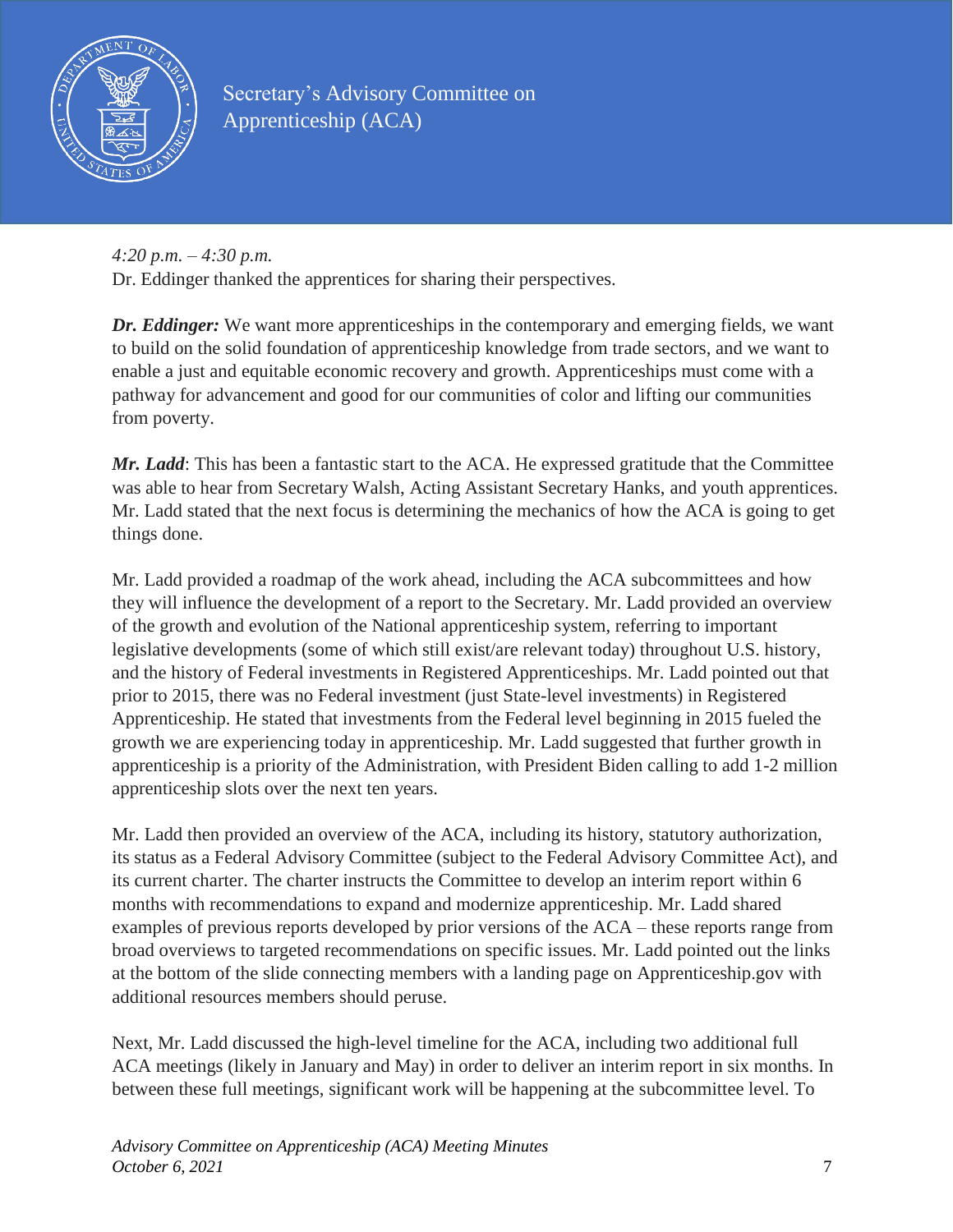

meet the six-month goal, Mr. Ladd suggested the subcommittees begin work immediately, and the full ACA will review developed recommendations at the second meeting. By the third meeting, the ACA will deliberate and finalize the report.

Finally, Mr. Ladd described the four proposed subcommittees envisioned by OA, which ACA members will "select," as well as the Ex Officio Federal Workgroup. The subcommittees are:

- Apprenticeship Modernization (Andrew Ridgeway)
- Increasing Equity, Diversity, Inclusion, and Accessibility in Apprenticeship (Julie) Wong)
- Industry Engagement in New and Emerging Sectors (Cierra Mitchell)
- Apprenticeship Pathways: Pre-Apprenticeship, Youth Apprenticeship, and Degree Apprenticeships (Megan Baird)
- Ex Officio Federal Workgroup (Michael Qualter)

*4:30 p.m. – 4:45 p.m.*

## **APPRENTICESHIP MODERNIZATION SUBCOMMITTEE**

*Mr. Andy Ridgeway* thanked the group and provided an overview of the first subcommittee on Apprenticeship Modernization. This subcommittee will "build out and upon" the high quality trademarks within apprenticeship. We want to build upon the successful 80-year history, take what's pivotal and working, and expand this model to other industries and sectors in an equitable fashion. Look at this subcommittee from a "system building" approach – how do we bring in stakeholders to build a more cohesive system? How can we leverage technology and data to support apprenticeship modernization? How do we ensure the quality of the data to make a strong case for apprenticeship's effectiveness as a workforce development solution?

*Dr. Eddinger:* As we go through subcommittee descriptions, keep in mind that we will want you to rank your top three choices. In addition, please think about the questions we have posed – are these the correct questions? Are there any missing questions? We would love to capture your feedback about these subcommittee guiding questions.

*Mr. Obed Louissaint*: These are good questions and a good focus area – what about the ability to use technology to source individuals with tangent skills to apprenticeships? Enabling us to cast a broader net on the population of interest.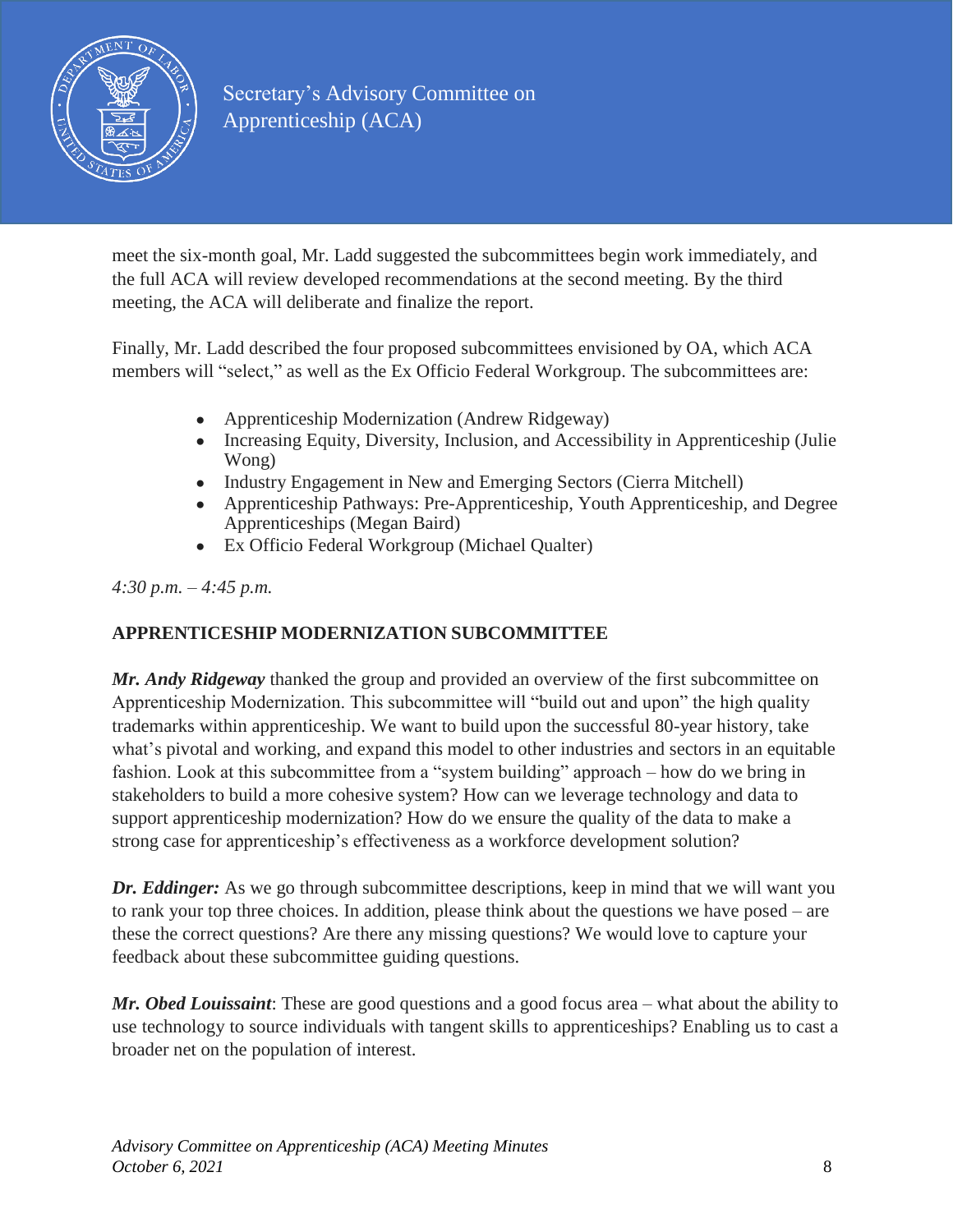

*Ms. Donna Lenhoff:* The question about data could be expanded – not just demonstrate the power of apprenticeship but it can also help to direct where apprenticeship could go; what industries already have diversity and equity for instance. There is a wealth of data here and we can use it to both describe the effectiveness of apprenticeship and provide future direction.

*Ms. Amy Kardell*: Modernizing also has to do with the employer's mindset – employers, particularly those in tech, could use more support in developing apprenticeships and attracting apprentices. Industries not traditionally in the apprenticeship role cannot be over-communicated with around the advantages of apprentices.

#### **INCREASING EQUITY, DIVERSITY, INCLUSION, AND ACCESSIBILITY IN APPRENTICESHIP SUBCOMMITTEE**

*Ms. Julie Wong*: The need by this subcommittee is great. We know that apprenticeships are a key strategy in developing a skilled and competitive workforce, and we are looking to embed diversity and inclusion strategies within apprenticeship programs. The subcommittee will focus on enabling all workers to access apprenticeships and succeed within the system, will make change by investigating and highlighting models to improve diversity and inclusion, will support industries seeking to diversify their workforce, and will identify the most critical and impactful investments DOL can make to support diversity and inclusion in apprenticeship programs.

*Mr. Noel Ginsburg*: Consider adding a topic about increasing the 'fidelity' of apprenticeships so that it is looked it as equal to a four-year degree. Mr. Ginsburg discussed a recent example where a student said anything short of a full four-year degree is a "failure." We need educate businesses, parents, students, etc. to establish dignity around apprenticeship to be able to scale it up…some of our diverse youth apprentices, including people of color are earning \$45,000 to \$70,000 at the beginning of their careers and we need to communicate this.

*Mr. Raymond Boyd*: Questions are "spot on." He noted that with building trades, apprenticeships have been the "best kept secret" and referred to Amber's discovery of a poster in her classroom as a method of educating. It's important to stop being a "best kept secret" - we must start educating in middle school and make efforts to expand into communities where target populations (such as women or people of color) actually are and then share the opportunities and the message.

#### **INDUSTRY ENGAGEMENT IN NEW AND EMERGING SECTORS SUBCOMMITTEE**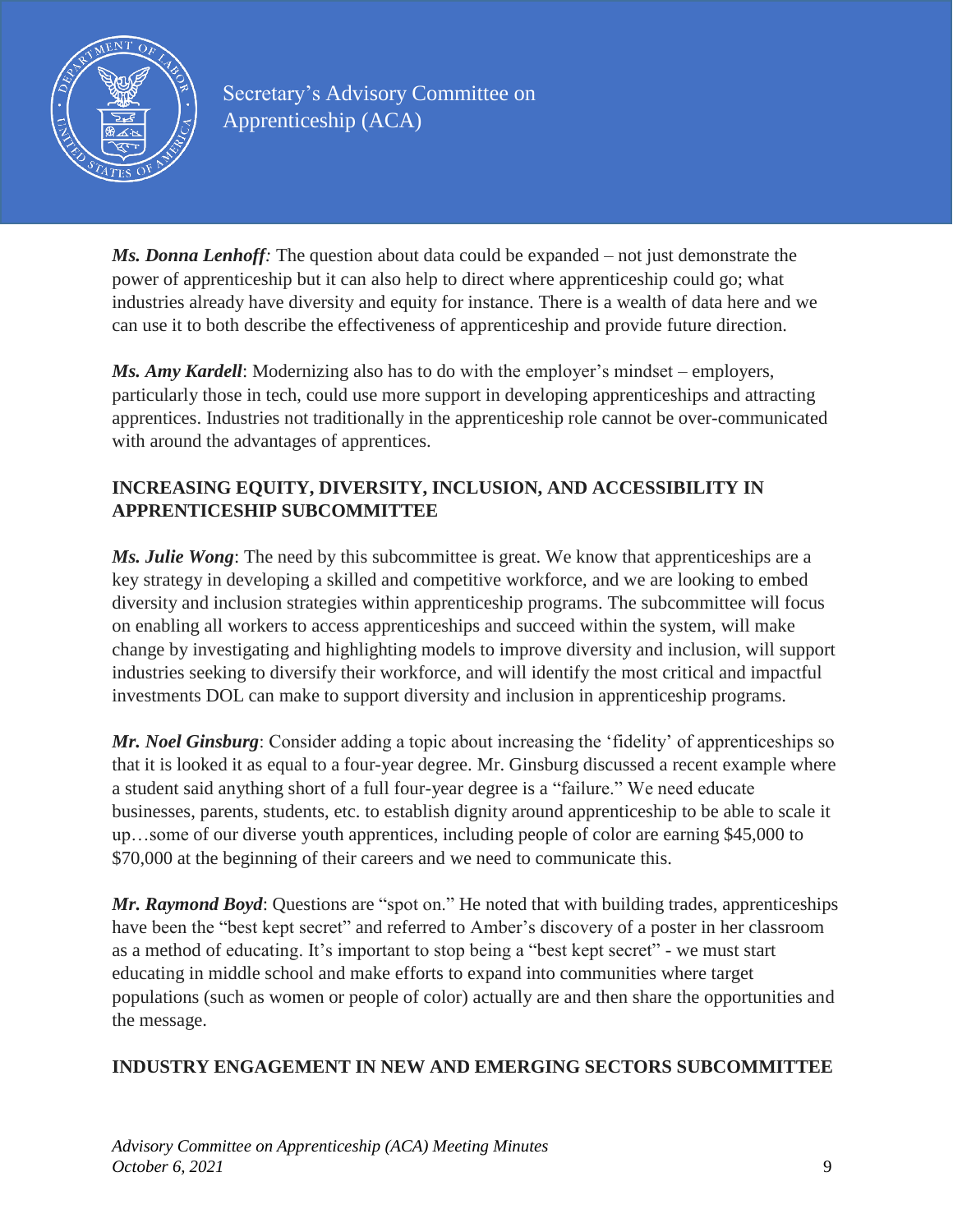

*Ms. Cierra Mitchell*: Industry engagement is critical for the growth and success of Registered Apprenticeship. This subcommittee will help develop innovative strategies to increase labor engagement in new and emerging sectors. We want to understand what has worked to expand apprenticeships, how to reach out to new sectors or regions, how to leverage joint labormanagement partnerships, and how DOL can support the effort to expand apprenticeships into new sectors and with new businesses and employers.

*Mr. Daniel Bustillo*: I appreciate the questions – consider that there are important sector-specific differences. It's also important to think about occupational segregation that is particularly endemic in certain sectors.

*Ms. Valerie Richardson*: Businesses need more information regarding how to engage with or begin an apprenticeship – whom do I reach out to? Is there something established? Are there resources or lessons to draw on to allow this process to move quickly for a new company?

*Mr. Obed Louissaint*: Streamline the onramp for new companies and industries. Be selective in identifying key job roles – what jobs will create the greatest growth and wealth opportunity? Establish standards around the skills/micro-credentials where necessary, ensuring that credentials are portable so apprentices can transfer between jobs without starting over.

## **APPRENTICESHIP PATHWAYS: PRE-APPRENTICESHIP, YOUTH APPRENTICESHIP, AND DEGREE APPRENTICESHIPS SUBCOMMITTEE**

*Ms. Megan Baird*: Guiding questions for this subcommittee: What is the appropriate role for DOL/State Apprenticeship Agencies to oversee youth apprenticeships and apprenticeship models? How can we promote quality in youth/pre-apprenticeships? How can we make apprenticeship a "mainstream" postsecondary option? How can we ensure that youth and preapprenticeship is recognized and valued by K-12, postsecondary education, etc.

*Mr. Noel Ginsburg*: For this to scale, businesses must understand this is not just "a good thing to do"…there is evidence that it strengthens businesses, makes them more competitive. Secondly, many programs have spent resources seeking to improve diversity, but may not have done this in the most efficient way. Youth apprenticeship has a high level of return on investment. Businesses respond to data.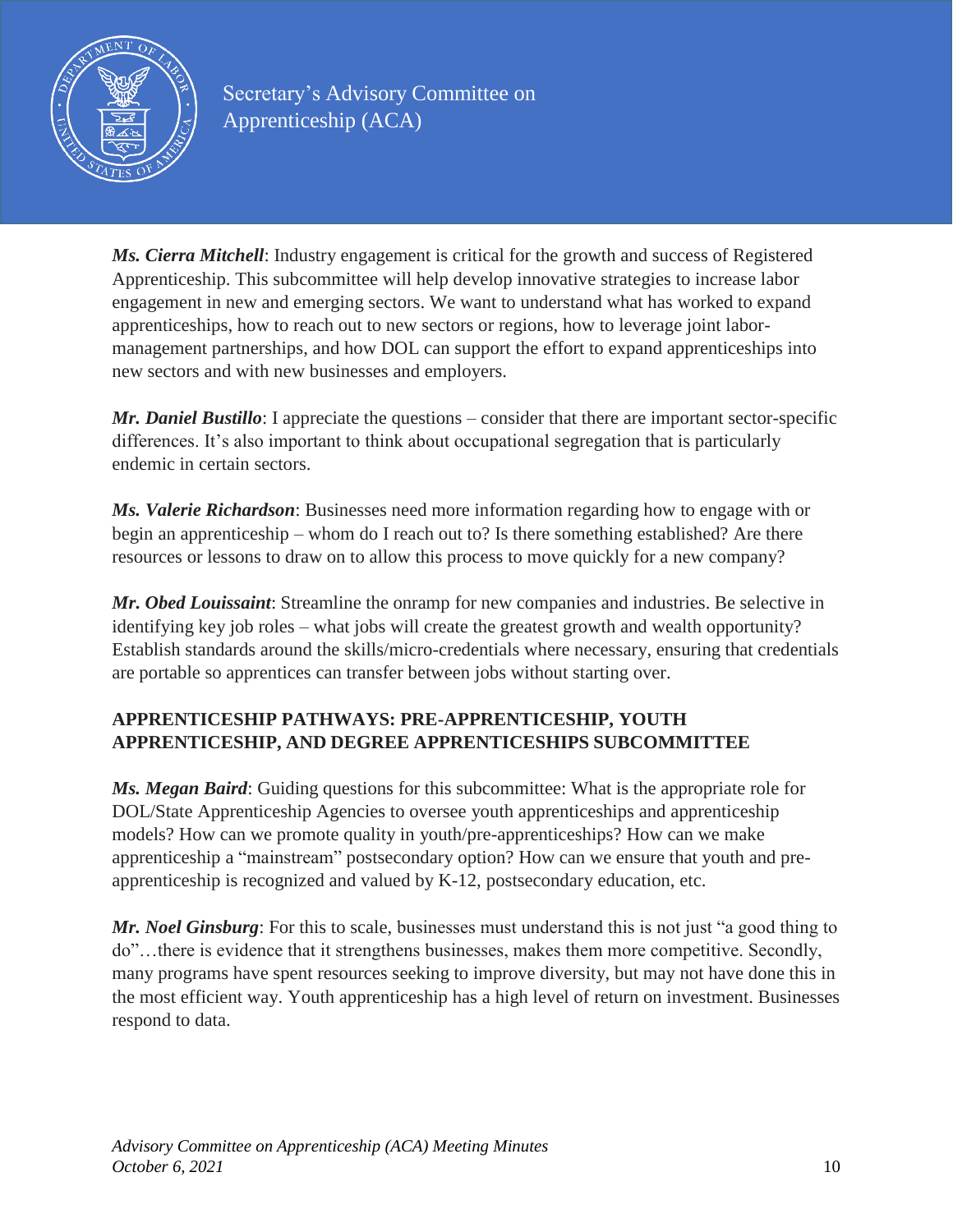

*Ms. Valerie Richardson*: Connect dots with Career Tech Ed and Career Pathways. In South Carolina, we're reviewing stackable certificates and how valuable they are, how they can be used to connect education and business engagement.

*Mr. Timothy Oberg*: I think reaching out to youths during high school is a great way to expand interest and awareness about apprenticeship. Talking with students, generating word of mouth from apprentices to family and friends, etc. is helpful to get people interested and signed up.

*Mr. Michael Oathout*: We have some experience with pre-apprenticeships and working with the high schools and have had great success speaking with students about pre-apprenticeship programs, helping them focus and engage.

## **EX OFFICIO FEDERAL WORKGROUP**

*Mr. Mike Qualter*: Representatives from across various Federal agencies will participate in this subcommittee. What policies could be developed or revised to support apprenticeship and how can federal partners provide guidance and leadership to make easier for state and local counterparts to partners to coordinate? Which workforce and career and technical education formula funding streams and discretionary grant programs could be leveraged for opportunities to support and/or incentivize apprenticeship adoption as well as to create more equitable career pathways? What procurement mechanisms are available that could be embedded in federal grants and contracts to support the goals for apprenticeship?

*Dr. Eddinger*: Very pleased to see the "wonderful web" of backgrounds and expertise present on the call. Called on Mr. Ladd to discuss the next steps.

*Mr. Ladd*: Quickly (out of respect for members' time) went through the next steps for the ACA, discussed guidelines and expectations related to the subcommittees (explaining that more info will be coming via email), and mentioned that while members can send one "designee" to the subcommittee, they cannot send more than one "designee" (in order to maintain balance in numbers by type of organization). Members should rank up to 3 subcommittees of interest, and the hope is that by the next ACA meeting, there will be report-outs from each subcommittee. Again, there will be a follow-up email with next steps and what will be delivered at the next meeting.

Any questions from members on process/next steps?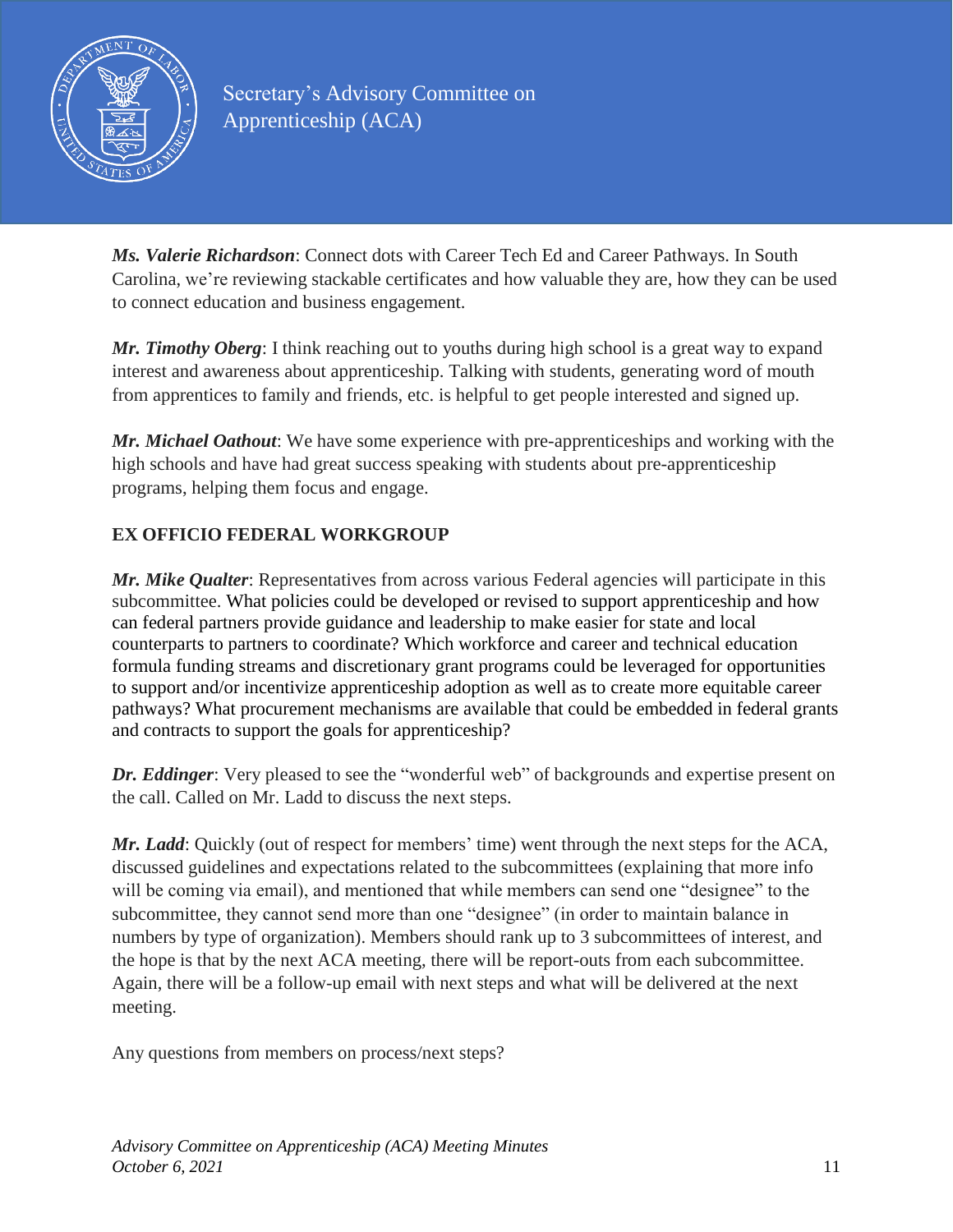

*Dr. Eddinger*: For purposes of timing, OA staff should collect any unanswered questions and provide answers after the meeting.

*Mr. Ladd*: There were no requests for public comments at today's meeting. The Federal Register notice for each meeting has instructions on how to comment at that meeting.

*Dr. Eddinger*: Sincerely thank all the ACA members for your engagement and participation – it has started strongly! Thank you to Sec. Walsh for his inspirational work, to Asst. Sec. Hanks, and to Mr. Ladd. I'm grateful – I know we have important work to do, and I hope we always do it with joy. I will entertain a motion to adjourn.

#### *Mr. Obed Louissaint*: Moved to adjourn

#### *Mr. Joshua Johnson*: Second

*Dr. Eddinger*: Hearing several ayes, unanimous acceptance. You will hear from staff about next steps. Thank you and take care!